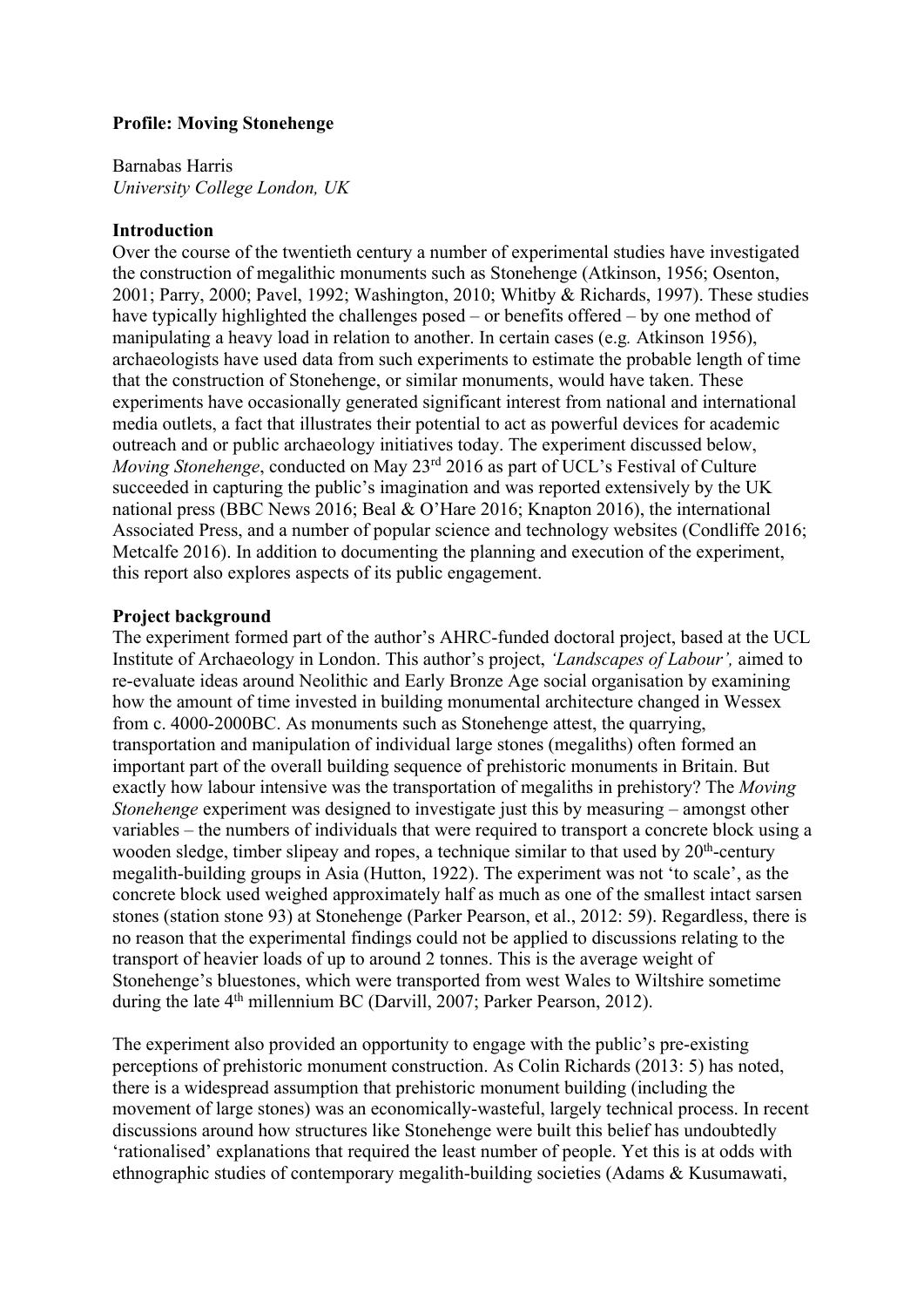2010; Heizer, 1966; Hoskins, 1986; Hutton, 1929), within which organisers of stone moving events frequently involved as many people as physically possible as part of a competitive display of wealth (Richards 2013: 5). In these societies, the ability to amass large groups of individuals was directly related to one's own standing within the community. The present experiment aimed to offer the public an opportunity to participate in the movement of a large replica stone, using deliberately 'inefficient' means (i.e. as a large group) and demonstrated an alternative, more socially-centred, reading of prehistoric monument construction.

Financial support for the experiment was provided by the UCL Festival of Culture 2016 – a five-day college-wide event featuring talks and activities from staff and students across many of UCL's departments.

#### **Planning the activity**

It was essential to host the experiment in Gordon Square Park, Bloomsbury for a number of reasons. Firstly, the Institute of Archaeology is situated opposite Gordon Square Park and hosting the activity here would therefore forge a symbolic link between the experiment and the wider activities of UCL and the Institute of Archaeology. More prosaically, the close proximity of the building to Gordon Square Park greatly simplified the process of transferring equipment and volunteers from the building to the experimental site. The central London location offered another, somewhat less tangible, benefit; impact through juxtaposition. As is perhaps obvious, a small crowd of people hauling an enormous concrete block lashed to a 3m long wooden sledge is not particularly in keeping with the somewhat urbane surroundings of London's Bloomsbury district, situated just 3 minutes walk from Euston Train Station. Doubtless, the faintly absurd contrast between these two worlds was not lost on a number of journalists and broadcasters, as became clear during press interviews before and after the event.

In real terms, the central London location meant that the activity directly engaged a demographic that may not usually come into contact with large scale experimental archaeology, an activity that is frequently restricted to privately owned land in rural locales. In 2015, the Office for National Statistics reported that over 69% of the individuals residing in Bloomsbury were either professionals, managers, directors and senior officials or associate professional and technical staff (ONS 2015). In addition to this, UCL, SOAS and The University of London have campuses in and around Bloomsbury, making the area popular with students. Finally, the area is also frequented by international tourists and other visitors to the city, many of who were likely to have seen promotional material relating to the wider UCL Festival of Culture.

Permission to use Gordon Square park fell squarely on its owners, the University of London. After a number of email exchanges with a supportive if not concerned head of facilities, it became clear that it would not be possible to run the activity without a cast iron promise to protect the park's immaculately maintained grass. Effectively, this meant that the sledge could only be hauled over wooden tracking and that the experiment would have to be abandoned entirely if the ground was considered too waterlogged on the day. Ultimately, the advantages that using the space conferred – both in terms of practicality and from a public engagement perspective – outweighed these restrictions and risks.

Though valuable, direct public and student involvement raised a number of safety concerns. The most severe risks centred around the concrete block and sledge rig injuring someone, either by sledge failure resulting in the block falling, or by someone accidentally being struck by the sledge or block in transit. Working closely with the departmental and college safety officers, it was decided that these concerns could be allayed by limiting the involvement of volunteers to either hauling on the ropes (which would ensure they stayed c.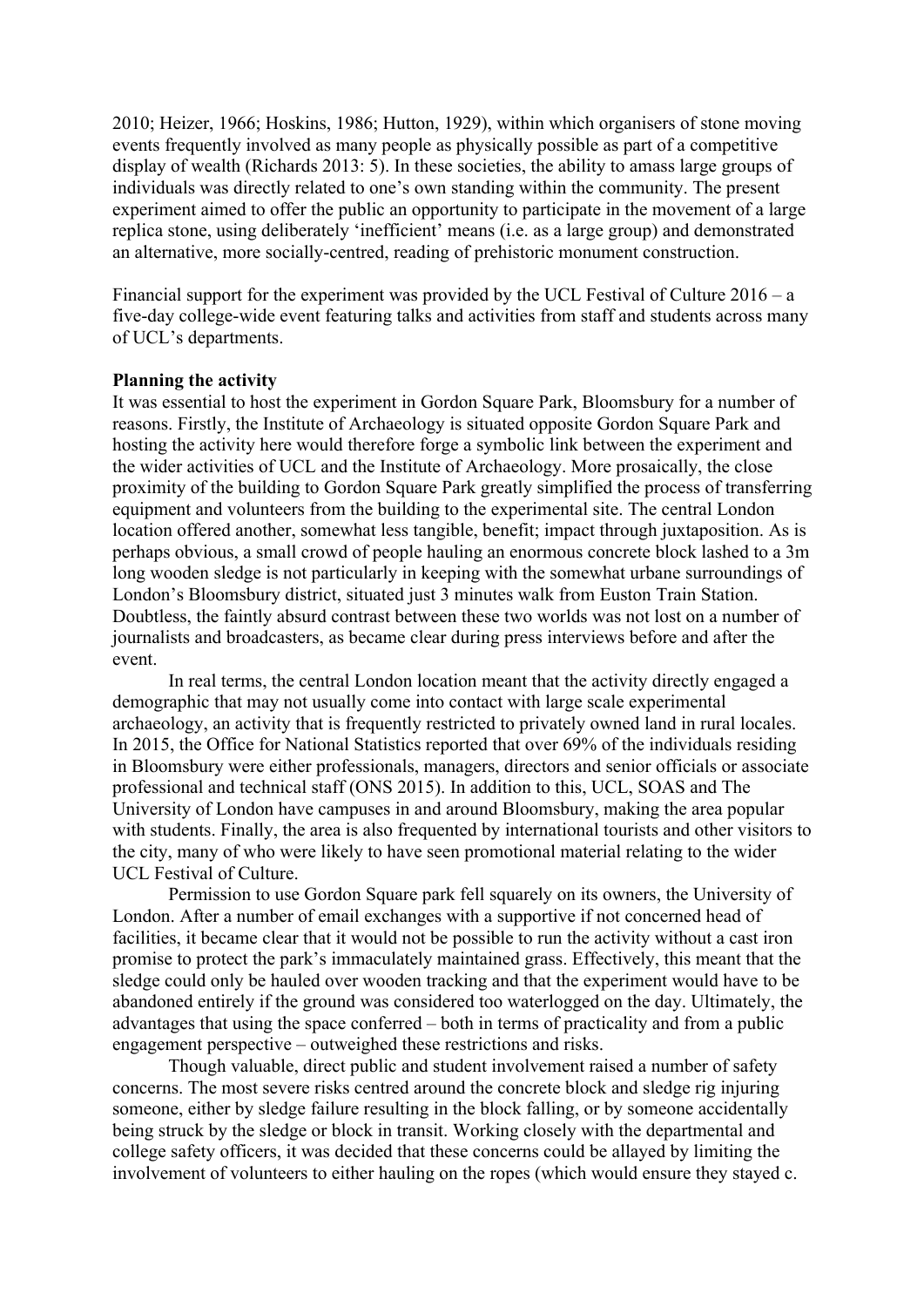10m away from the sledge at all times) or moving the trackway once the sledge was stationary and had been deemed secure. Trusted members of the experimental team undertook more hazardous jobs, such as levering up the sledge to adjust the wooden tracking beneath.

In terms of logistics, the assistance of one of UCL's main construction contractors, Wilson James, was invaluable. After being reassured over some initial concerns around safety, the logistics zone team (based directly in front of the Institute of Archaeology) were more than happy to loan out a makeshift 'Stonehenge stone' (in fact, a heavy-duty, bright red road barrier) and even offered to transport it to and from the experimental site using a fork lift truck. A host of other traders and organisations also contributed essential time and resources to the project. Of all such contributions, the sledge itself stood apart as the most critical. The 3.5m long, v-shaped section of mature sycamore was procured by an arborist and woodland management unit both based in Shropshire, UK. Once the appropriate section had been felled and lowered safely by rope, a modern, petrol-powered chainsaw was used to shape it into a '*shura'* sledge. The form of the sledge was based on diagrams of Neolithic examples recovered from Japan (Shimotsuma *et al.* 2011). Felling and or shaping the sledge using stone tools was recognised as a potential opportunity for further experimental work but regrettably time constraints prevented this from being undertaken.

The experiment was primarily publicised by the UCL Festival of Culture press attaché, who worked tirelessly to convince local and national media outlets to report on the project. Her efforts were rewarded when *The Evening Standard* dispatched a photographer to come and photograph the sledge and block in preparation for a small piece on the event. The disappointment was palpable, however, when the photographer was led to the bright red concrete road barrier destined to be used on the day. 'It doesn't look like Stonehenge', summed up the stark difference between news stories that presumably get the requisite number of views (or clicks) and those that don't. Whether the block was red or a more convincingly 'stone-like' grey was largely irrelevant from an experimental perspective but, as the press attaché took greats pains to explain, would be critical in terms of generating widespread media attention. Indeed, the photographer informed us that the lacklustre, red block may jeopardise the chances of the story running at all. In the event, the story ran but with a generic image of Stonehenge (Razaq 2016). The publicist for the event, Zena Howard remarked:

'the visual aspects of this project were paramount: journalists' want a good picture and for TV coverage there must be a visual story.' (Z. Howard, pers. comm., 02 July 2016)

In light of the above, the block was duly repainted as the experiment aimed to engage as wider audience as possible and in this case the desired change was quick and inexpensive to make. Furthermore, repainting the block would not in any material way inadvertently influence the experimental variables being recorded

#### **Moving Stonehenge**

In stark contrast to the torrential rain of the preceding days, the morning of Monday  $23<sup>rd</sup>$  May was fine and dry in central London. Thankfully a quick examination of the grass on Gordon Square Park showed it to be firm enough to proceed with the experiment. 45 students, UCL staff and members of the public attended the morning safety and induction talk, which also featured an engaging session on the ethnography of megalithic construction by Professor Mike Parker Pearson. Participants were briefed on the experimental procedure and a number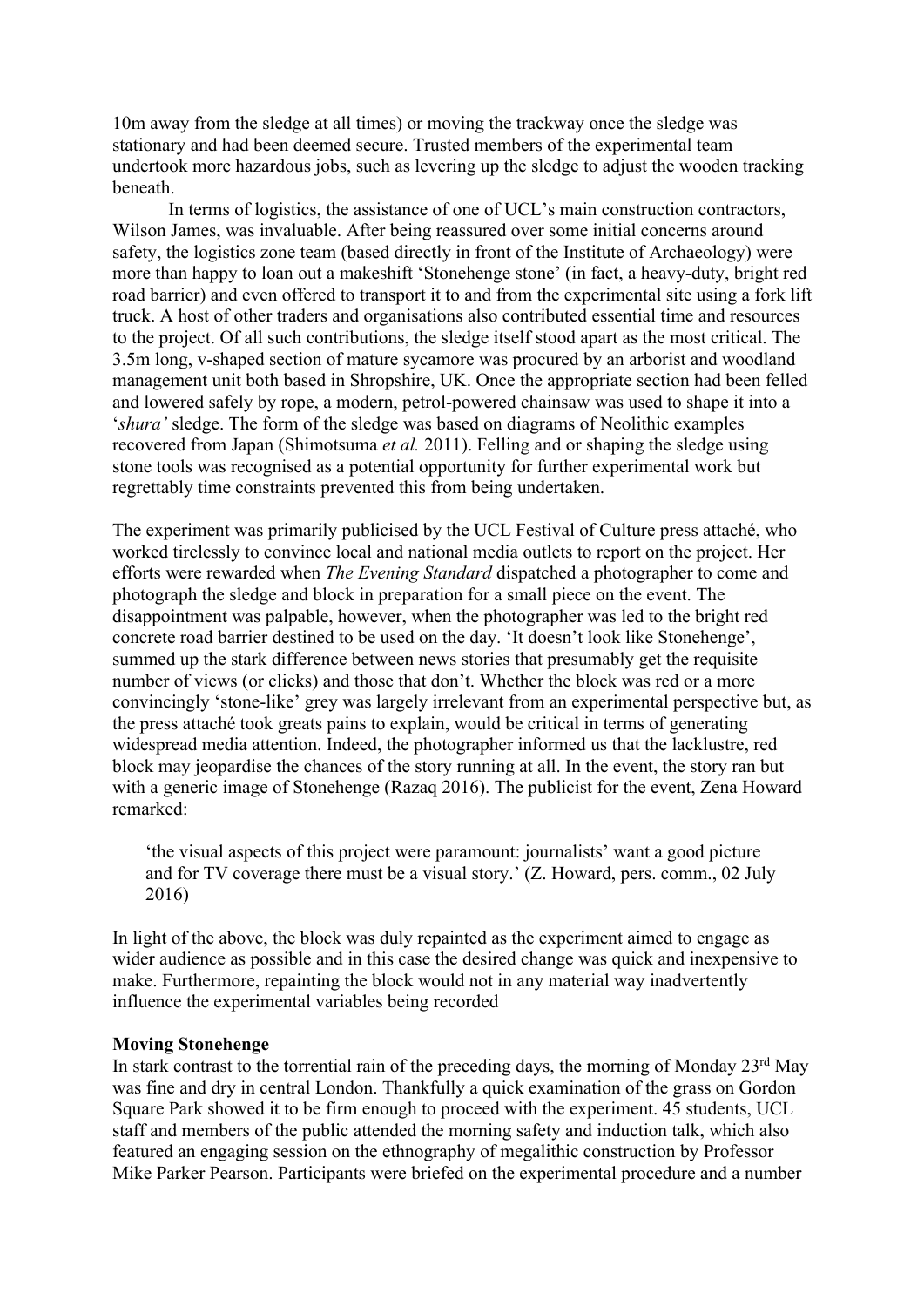of key safety issues were also highlighted. All participants were asked to sign a document showing that they had attended the induction. At 12:30pm the participants were led into Gordon Square Park where a public cordon was already in place. The concrete block lay already lashed to the sledge, perched atop several pieces of tracking. Several film crews and photographers were already present and were busy jostling for the best position from which to film the inaugural haul. 14 participants were given the task of removing the lengths of slipway from behind the advancing sledge and replacing them in front of it before the next haul. A further 10 individuals were then asked to take up positions on the two lengths of rope attached to the sledge.

Unexpectedly, the force generated by just 10 individuals was sufficient to move the load. This was at odds with the author's calculations which suggested that around 15 people would be required. In fact, the synchronised effort of 10 haulers appeared to be easily enough to send the sledge rumbling loudly across the tracking, much to the delight of the participants and spectators. Over the next two hours, a further 22 trials were conducted with varying numbers of individuals, either pulling on the ropes or adjusting the slipway. These subsequent experiments demonstrated that the minimum number of individuals required to move the load was indeed 10. The maximum speed attained throughout the experiment was 1 metre per second. Additionally, it was noted that, when cornering, speeds were significantly decreased and careful placement of the slipway was required to prevent the sledge from tipping. An added benefit of the slipway was that the sledge could be rotated horizontally *in situ,* which made navigation of the experimental area significantly easier than if it had required a large turning circle. In total, the experiment ran from 1pm until 3pm, with a 20 minute break taken roughly halfway through.

The media frenzy grew exponentially as the day wore on. Film crews from ITN, BBC and the Associated Press queued patiently for an interview regarding the significance of the experiment's findings. Understandably, many journalists focused on establishing how the experiment had changed our understanding of Stonehenge. Interestingly, the author's surprise at how few individuals were required to move the load became the *de facto* angle of the majority of the news coverage. Article titles such as, 'Stonehenge wasn't so hard to build after all, archaeologists discover' (Knapton, 2016) summarised the tone of the resulting coverage. Though this was by no means a negative development, it is worth considering how a seemingly benign observation regarding the accuracy of a calculation can define how a piece of public archaeology is represented. Doubtless, the preferred angle of coverage was also influenced more generally by a preference for science-based news stories to adopt a 'myth-busting' type narrative. In this case, the experimental results were used to explode the commonly-held idea that the construction of Stonehenge probably involved large numbers of people.

## **Conclusion**

Hard data generated by the experiment will to be incorporated within the author's PhD thesis and will assist in quantifying the minimum time invested in transporting megaliths in prehistory. More broadly, the experiment demonstrated the viability of megalith transport using a v-shaped '*shura'* sledge *without* pulling it over cylindrical wooden rollers. The belief that wooden rollers were used to transport megaliths in prehistory is, in fact, a common misconception (Davison, 1961; Harris, 2015). Additionally, a number of observations can be made from a public engagement perspective. Firstly, whilst it presented additional challenges from a logistical and safety point of view, free public involvement helped publicise the event,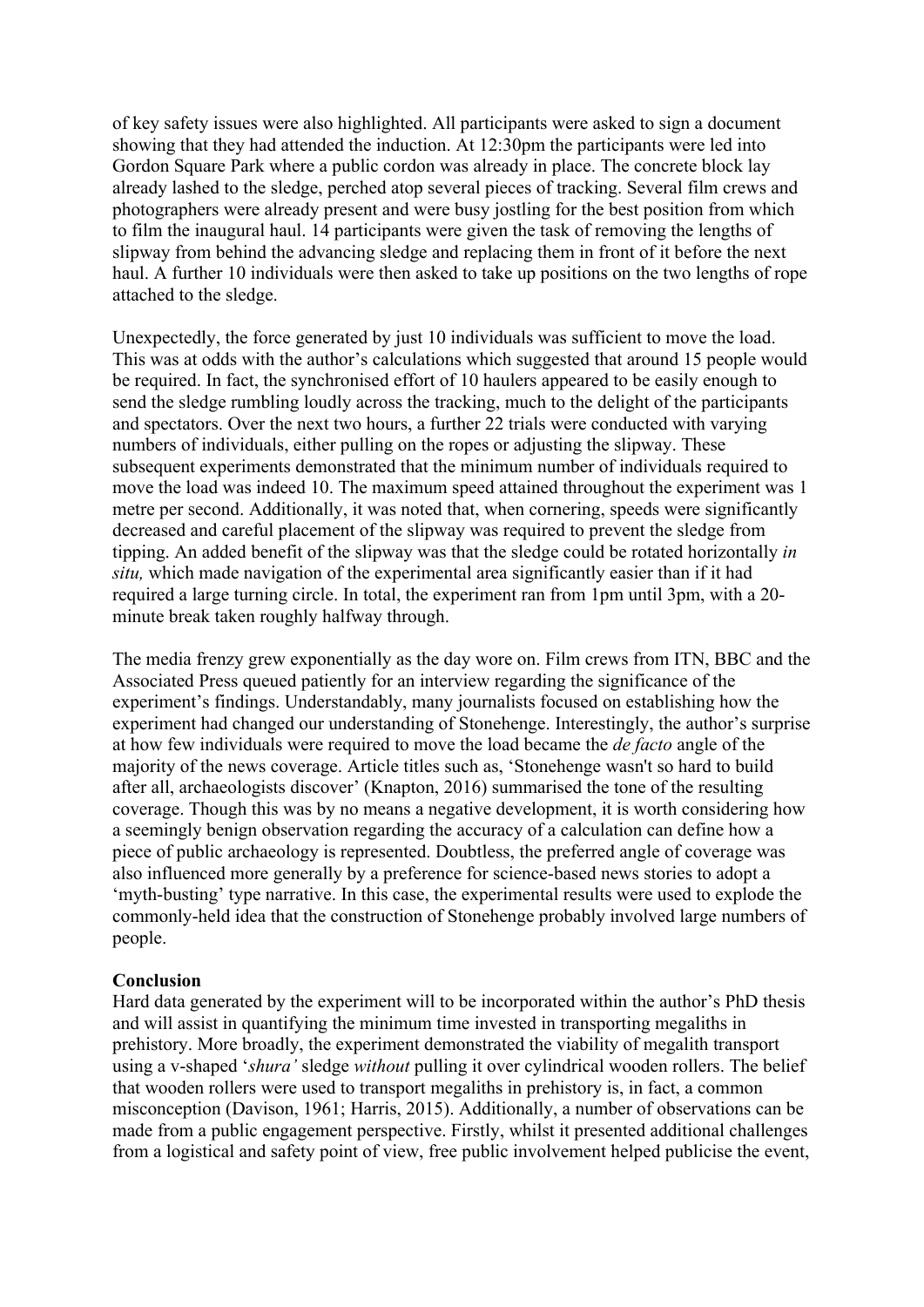as these comments from the UCL press attaché for the project, Zena Howard (pers. comm., 02 July 2016), confirm;

The general public element to the experiment gave me a 'call to action' which would appeal to journalists because a) their article can ask people to get involved and this also helps pre-publicity and b) crews could film the general public taking part, not just show archaeologists.

Aside from being directly involved, the ways that the general public engaged with the activity varied. Around 100 simply gathered to watch, spending some 30 minutes or so viewing the spectacle whilst eating their lunches. Others took a more direct interest, calling out tips on the best ways to carry out the task and enquiring about the archaeological evidence for the various materials that were employed in the experiment. Furthermore, questions were indeed raised, both during and after the experiment, about the technical efficiency of the chosen technique and whether this would make it more or less likely to have been used in prehistory. From informal discussions with participants, it became clear that directly participating in an archaeological experiment was an entirely novel experience for many of them. A US-based tourist, who had visited Stonehenge earlier in their holiday, remarked that it was now 'unbelievable' to be involved in an experiment that was contributing to our understanding of the iconic monument. In this sense, projects of this nature offer both UK citizens and tourists the opportunity go beyond simply visiting national heritage assets. Instead, they forge a space for these groups to actively take part in shaping our shared understanding of them.

### **Acknowledgements**

The author would firstly like to thank Rob Smith of R. Smith Forestry and Watch Oak for their great efforts in sourcing and shaping the experimental sledge. Warm thanks is also extended to Rich Edwards and all the team at Englefield Estate for their kind donation of timber (and indeed time). Thanks also to Wilson James Ltd. For their logistical support and the University of London for trusting the author with access to Gordon Square Park. The author is also indebted to the UCL Institute of Archaeology departmental safety officer, Sandra Bond, for her patience and professionalism. The author would also like to thank undergraduate students Adam Rigby, Arthur Starzec and Daniel Hobbins for their assistance on the day. Finally, thank you to Professor Mike Parker Pearson, Catherine Thompson and all the other volunteers involved on the day.

### **Bibliography**

ADAMS, R.L. & A. KUSUMAWATI. 2010. 2 The Social Life of Tombs in West Sumba, Indonesia *Archeological Papers of the American Anthropological Association* 20: 17–32.

ATKINSON, R.J.C. 1956. *Stonehenge.* London: H. Hamilton.

- BBC NEWS. 2016. How hard was it to build Stonehenge? *BBC News*. Accessed June 23. http://www.bbc.co.uk/news/uk-36364498.
- BEAL, A. & R. O'HARE. 2016. How many people did it take to build Stone Henge? *Mail Online*, May 23. http://www.dailymail.co.uk/sciencetech/article-3605225/How-people-didbuild-Stonehenge-Volunteers-drag-ONE-TONNE-concrete-slab-recreate-stone-ageeffort.html.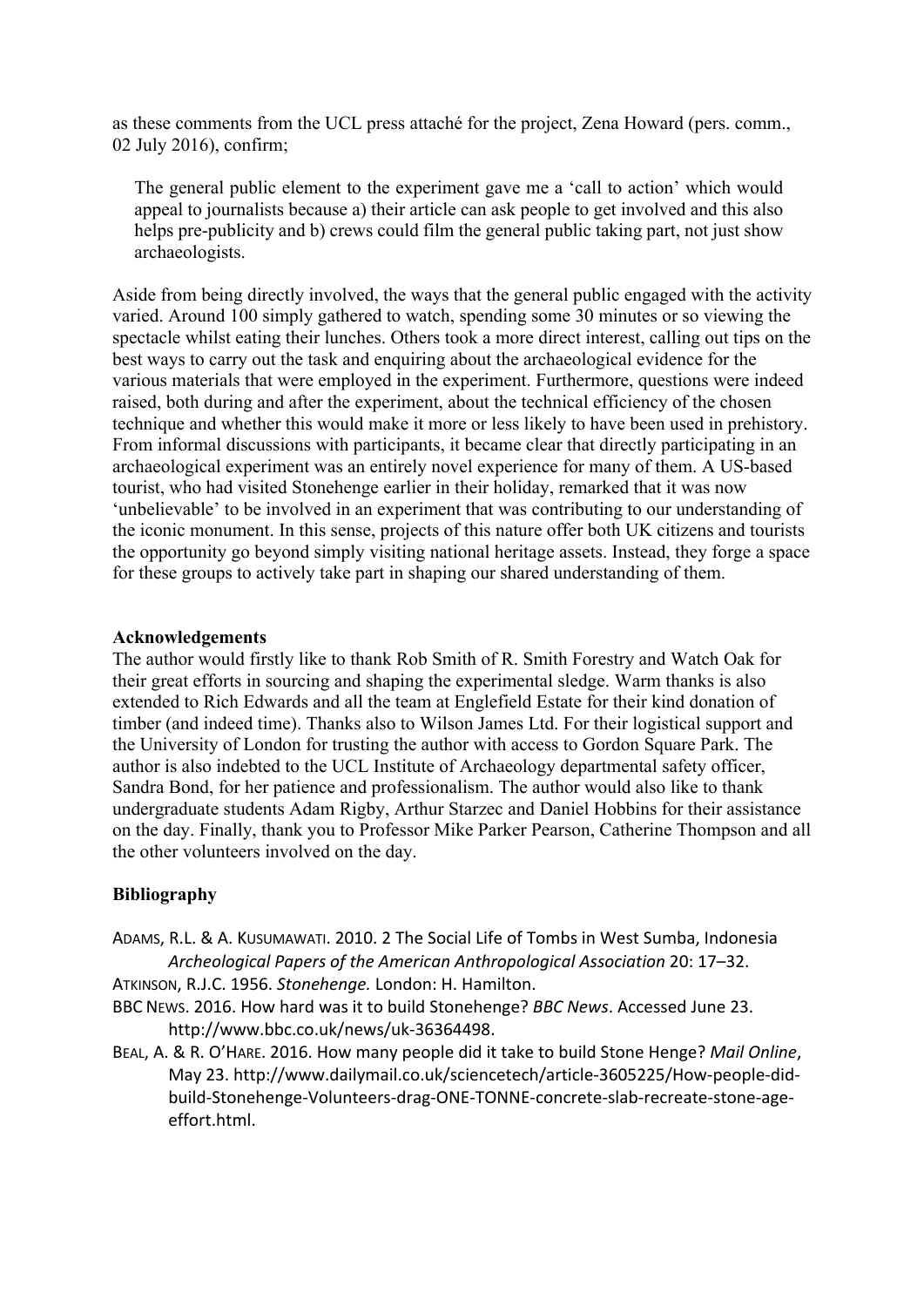CONDLIFFE, J. 2016. This Might Be How Workers Moved the Stones of Stonehenge *Gizmodo*. http://www.gizmodo.in/science/This-Might-Be-How-Workers-Moved-the-Stones-of-Stonehenge/articleshow/52414827.cms.

DARVILL, T.C. 2007. *Stonehenge: The Biography of a Landscape*. Tempus.

- DAVISON, C.S.C. 1961. Transporting Sixty-Ton Statues in Early Assyria and Egypt *Technology and Culture* 2: 11.
- HARRIS, B. 2015. Roll Me a Great Stone: The Roller Hypothesis and other legends, in .
- HEIZER, R.F. 1966. Ancient Heavy Transport, Methods and Achievements *Science* 153. New Series: 821–30.
- HOSKINS, J.A. 1986. So My Name Shall Live: Stone-Dragging and Grave-Building in Kodi, West Sumba *Bijdragen tot de Taal-, Land-en Volkenkunde*, 31–51.
- HUTTON, J.H. 1922. The Meaning and Method of the Erection of Monoliths by the Naga Tribes. *The Journal of the Royal Anthropological Institute of Great Britain and Ireland* 52: 242–49.
- 1929. Assam Megaliths *Antiquity* 3: 324–338.
- KNAPTON, S. 2016. Stonehenge wasn't so hard to build after all, archaeologists discover *The Telegraph*. http://www.telegraph.co.uk/science/2016/05/23/stonehenge-wasnt-sohard-to-build-after-all-archaeologists-disco/.
- METCALFE, T. 2016. Heave-Ho! Stonehenge Experiment May Show How Monument Was Built *Live Science*. http://www.livescience.com/55106-stonehenge-experiment-howmassive-stones-were-moved.html.
- ONS. 2015. Labour Market Profile Camden. https://www.nomisweb.co.uk/reports/lmp/la/1946157246/report.aspx?town=bloo msbury#schedule.
- OSENTON, C. 2001. Megalithic Engineering Techniques: Experiments Using Axe-Based Technology *Antiquity* 75: 293–98.
- PARKER PEARSON, M. 2012. *Stonehenge: Exploring the greatest Stone Age mystery*. Simon and Schuster.
- PARKER PEARSON, M., M. ABBOTT., H. ANDERSON-WHYMARK., D. ASPDEN., A. BADCOCK., T. DAVIES., M. FELTER., R. IXER. & C. RICHARDS. 2012. Stonehenge Laser Scan: Archaeological Analysis Report. Report 32/2012. UK: English Heritage. http://services.englishheritage.org.uk/ResearchReportsPdfs/032\_2012WEB.pdf.
- PARRY, R.H.G. 2000. Megalith mechanics *Proceedings of the ICE - Civil Engineering* 138: 183– 92.
- PAVEL, P. 1992. Raising the Stonehenge lintels in Czechoslovakia *Antiquity* 66: 389–438.
- RAZAQ, R. 2016. Take part in Stonehenge experiment: How many people does it take to lift one block? | London Evening Standard *The Evening Standard*, May 19. http://www.standard.co.uk/goingout/attractions/take-part-in-stonehengeexperiment-how-many-people-does-it-take-to-lift-one-block-a3251801.html.
- RICHARDS, C. 2013. *Building the Great Stone Circles of the North*. Windgather Press.
- SHIMOTSUMA, Y., M. OGATA., T. NAKATSUJI. & Y. OZAWA. 2011. History of Tribology in Ancient Northeast Asia - The Japanese Sledge and the Chinese Chariot - *Tribology Online* 6: 174–79.
- WASHINGTON, N.G.S.P.O.B. 98199. 2010. Stonehenge Built With Balls? http://news.nationalgeographic.com/news/2010/12/101210-stonehenge-balls-ballbearings-science-rolled/.